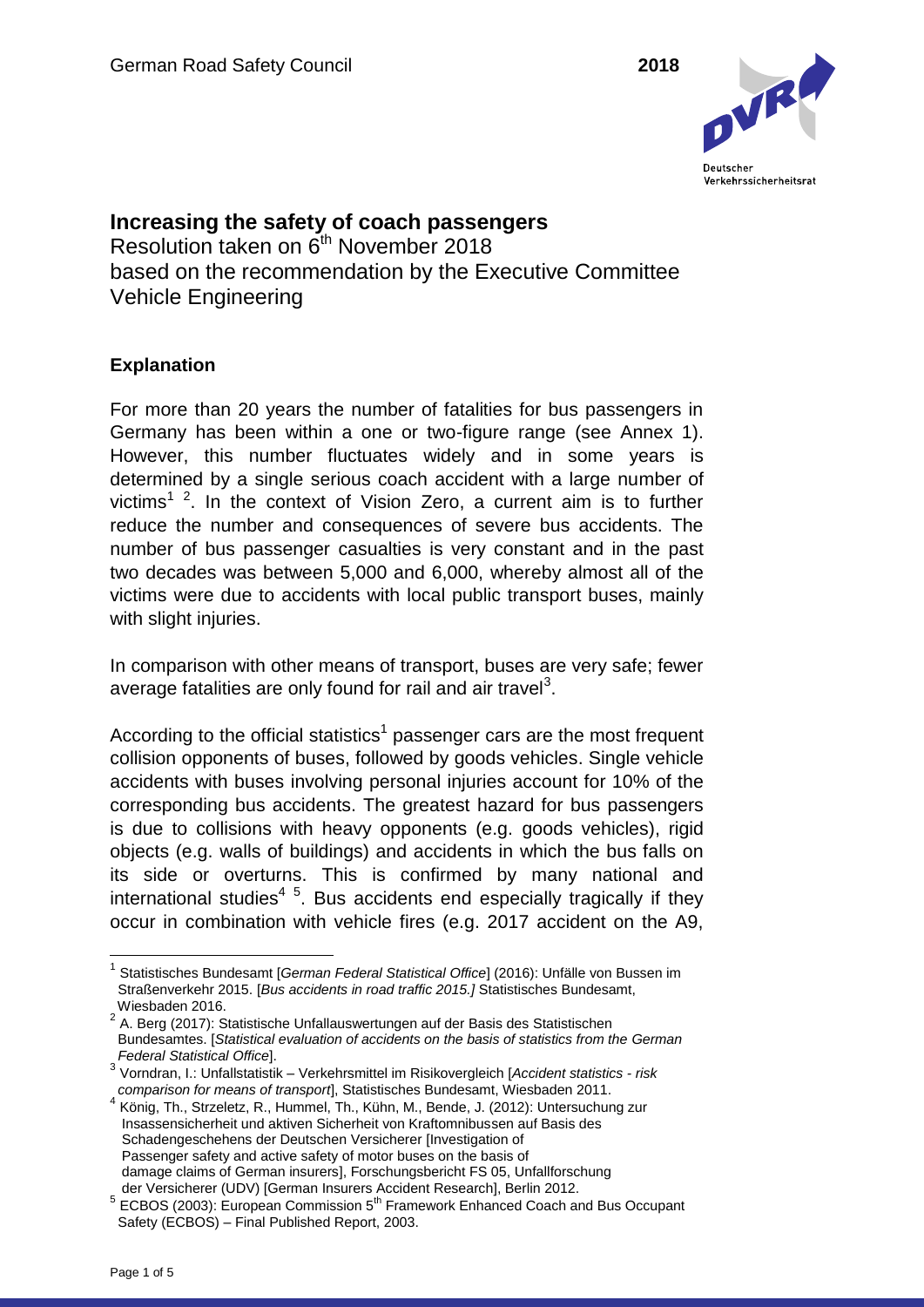2015 accident in Puisseguin, Southern France). However, fires without a previous collision can be a considerable hazard for bus passengers (e.g. 2008 on the A2 near Hannover). There were several fatalities in these coach accidents.

A further topic area is the injury of bus passengers in local public transport as a result of driving manoeuvres (starting, evasive actions, braking) and when alighting or departing, known in the literature as "Non-Collision Events". In the accident research study by the German Insurers Accident Research<sup>4</sup> it was found that the cost of damages for non-collision events was on average approximately the same as for bus accidents involving collisions. However, fatalities are extremely rare in the case of non-collision events.

In addition to technical questions relating to the vehicle, bus accidents include a wide range of other topics, e.g. the safety of unprotected road users in case of collisions with buses, infrastructure measures (e.g. bus stops) behaviour-oriented aspects (e.g. wearing of seat belts by passengers, behaviour of students in school bus transport), etc. However, these do not form the focus of this Board resolution.

Rather, this resolution concentrates on technical measures on and inside coaches, in order to increase passenger safety. To achieve this aim, both active and passive safety measures and combinations of these are necessary. In addition there are measures to prevent fires and for the rapid evacuation after collisions and/or in case of bus fires.

### Active safety (accident prevention)

In addition to vehicle dynamics control systems (ABS, ASR, ESP) emergency braking assistance systems and lane departure warning systems have the greatest potential for preventing accidents and reducing their consequences<sup>6</sup>. Manually activated distance warning systems and distance regulation systems can help bus drivers to keep a safe distance and to initiate precautionary braking if necessary. Especially as official statistics show that insufficient distance is the most frequent cause of accidents. The legally prescribed emergency braking assistance systems (AEBS) for heavy goods vehicles and buses give a warning and react automatically in case of emergency. The DVR has

 6 Hummel, Th., Kühn, M., Bende, J., Lang, A. (2011): Fahrerassistenzsysteme – Ermittlung des Sicherheitspotenzials auf Basis des Schadengeschehens der Deutschen Versicherer [*Driver assistance systems - determination of safety potential on the basis of damage claims to German insurance companies*].

Research report FS 03, Unfallforschung der Versicherer [German Insurers Accident Research] (UDV), Berlin 2011.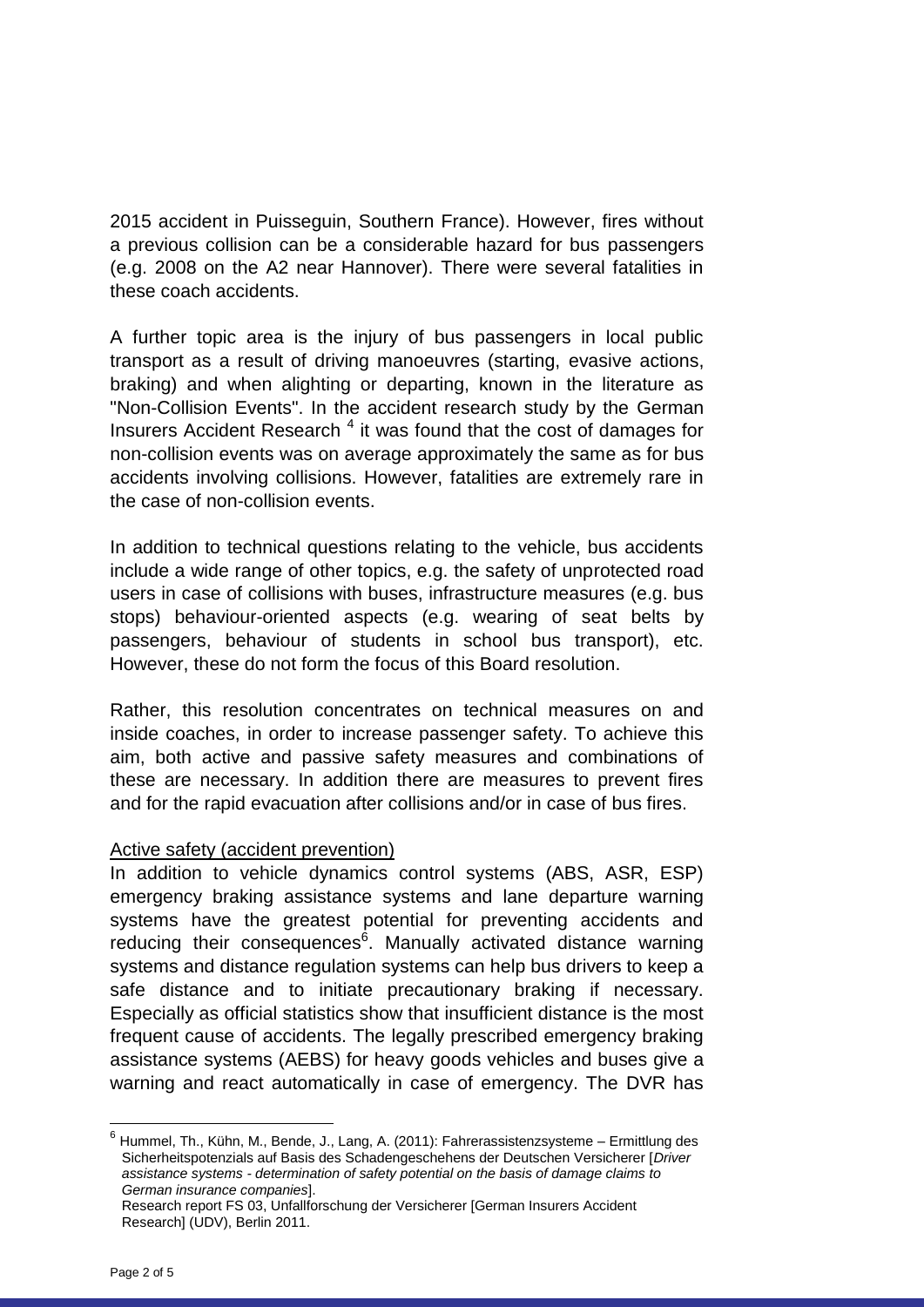already formulated a resolution<sup>7</sup> regarding emergency braking assistance systems for trucks and buses, which is again referred to here. In contrast, lane departure warning systems only give a warning and require a response by the driver (Regulation 661/2009/EU and 347/2012/EC as well as UNECE Regulations 130 and 131). For this, it should be noted that their function should be extended to include active lane tracking.

# Passive safety (reduction of the consequences of accidents)

It does not appear possible to further improve the crash safety of buses in all circumstances (e.g. bus-truck collisions) with justifiable means, in contrast to the case of accidents where the bus tips over. Here, it must be ensured that the survival space of the bus remains intact (UNECE-R 66) and that no passengers can come into contact with the road. In general, passengers wearing seat belts must be held in their seats (UNECE-R 14, 16, 17, 80). Wearing of seatbelts by bus passengers is considerably less than e.g. in cars and must be improved. Older, and therefore possibly no longer up-to-date studies, indicate that only 25% of passengers wear seat belts  $^8$ .

### Bus fires

In the past, bus fires occurred most frequently (76%) due to fires in the engine compartment<sup>9</sup>. Due to the legislation which has been introduced (smoke alarms in separate compartments, fire alarms, extinguishing systems in engine compartments) above all, the number of engine compartment fires should be reduced. However, bus fires due to collisions must remain in focus. By protection of the fuel tank and safe location of possible sources of ignition (e.g. battery, switchboard) it should be ensured as far as possible that fires do not occur due to collisions.

If a fire occurs in spite of this, it should spread as slowly as possible and it must be largely ensured that during the time which is relevant for evacuation, as few toxic gases as possible and only small amounts of

 $\overline{a}$ 

<sup>&</sup>lt;sup>7</sup> DVR Board resolution "Advanced Emergency Braking Assistance Systems for Commercial Vehicles" (09.09.2016)

<sup>&</sup>lt;sup>8</sup> Bach, P., Bahlmann, N. (2008): Sicherheit von Reisebussen - Strukturfestigkeit des Aufbaus und das Gurtanlegeverhalten der Insassen [*Safety of coaches - Structural strength of the superstructure and seat belt wearing behaviour of passengers*], DEKRA/VDI - Symposium Sicherheit von Nutzfahrzeugen in cooperation with the Vieweg Technology Forum Neumünster (Schleswig-Holstein) 9 and 10 October 2008.

<sup>9</sup> Study on smoke production, development and toxicity in bus fires. Report by the Bundesanstalt für Straßenwesen [*Federal Highway Research Institute*], Fahrzeugtechnik [*Vehicle Technology*], issue F 99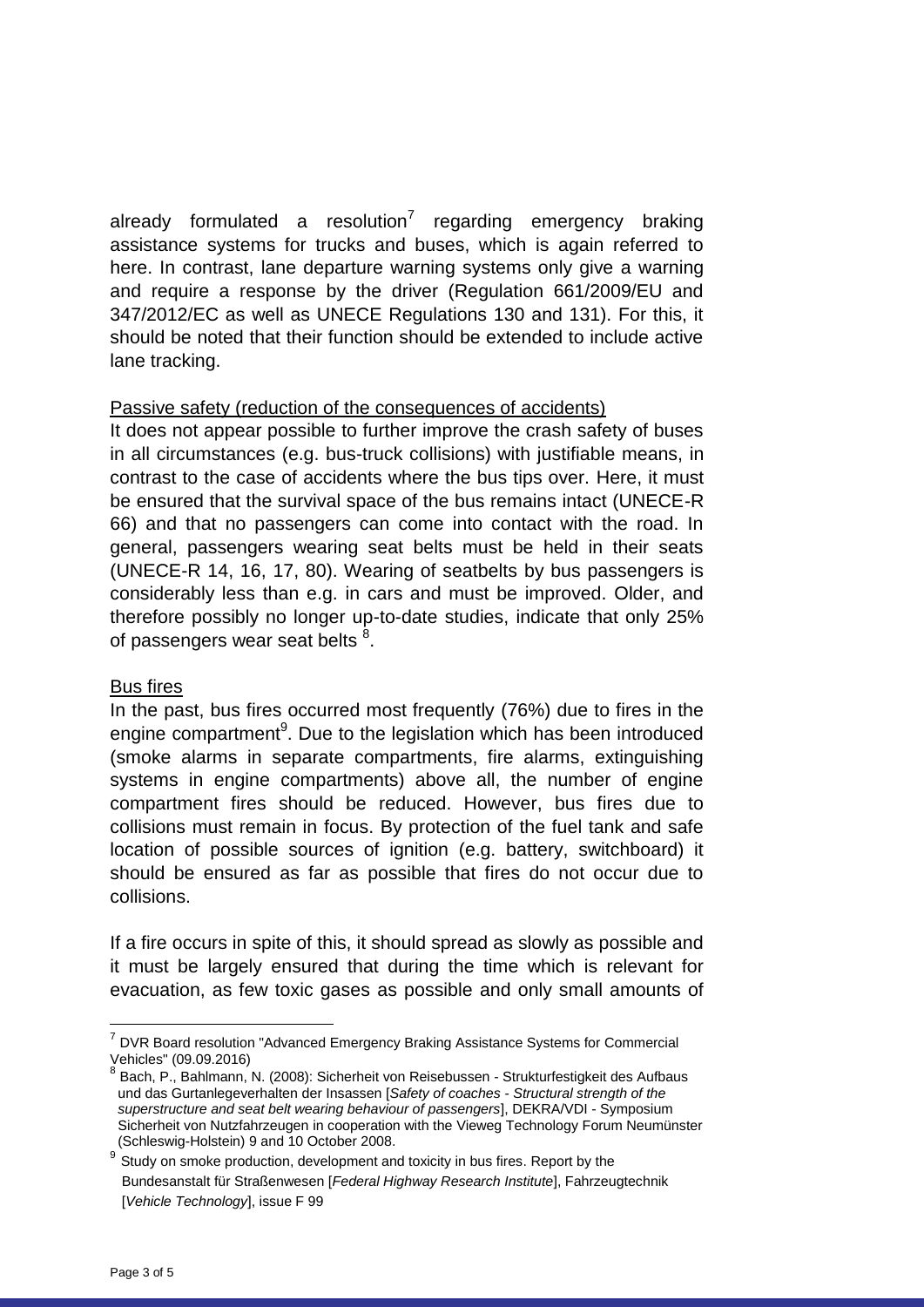smoke are produced. A DEKRA study commissioned by the BAST $10$ shows that fires in the interior of buses are especially dangerous due to the rapid spread of fire and smoke.

On the basis of the fire near Hannover in 2008, various changes were made to the relevant UNECE fire protection regulations, in particular UN-R No. 107 "Uniform provisions concerning the approval of category  $M<sub>2</sub>$  or  $M<sub>3</sub>$  vehicles with regard to their general construction" and UN-R No. 118 **"**Uniform technical prescriptions concerning the burning behaviour and/or the capability to repel fuel or lubricant of materials used in the construction of certain categories of motor vehicles", which now form the basis for the design of buses (see Annex 2).

# **Resolution**

Even now, coaches are a very safe means of transport. However, there are technical possibilities to further improve the present level of passenger safety. The DVR therefore suggests the following measures:

- Robust, highly effective, if possible permanently active emergency braking assistance systems, which could also prevent collisions with stationary vehicles/objects, as standard equipment for coaches.
- Supplementation of equipment standards with an advance distance warning function.
- Equipment of buses with active lane keeping assistant systems and creation of the necessary regulatory framework for this.
- Development of technical systems which prevent bus passengers from coming into contact with the ground (e.g. road) if the bus tips over or overturns.
- Analysis of the present use and optimisation of current passenger restraint systems as well as the development and implementation of technical measures to increase the proportion of wearers.

 $\overline{a}$ 

 $10$  Egelhaaf M. et al. (2004): Fire behaviour of coach interiors.

Reports, research project commissioned by the BASt (BASt report "Vehicle technology" Volume F 51), ISBN: 978-3-86509-161-1, Verlag für Neue Wissenschaft